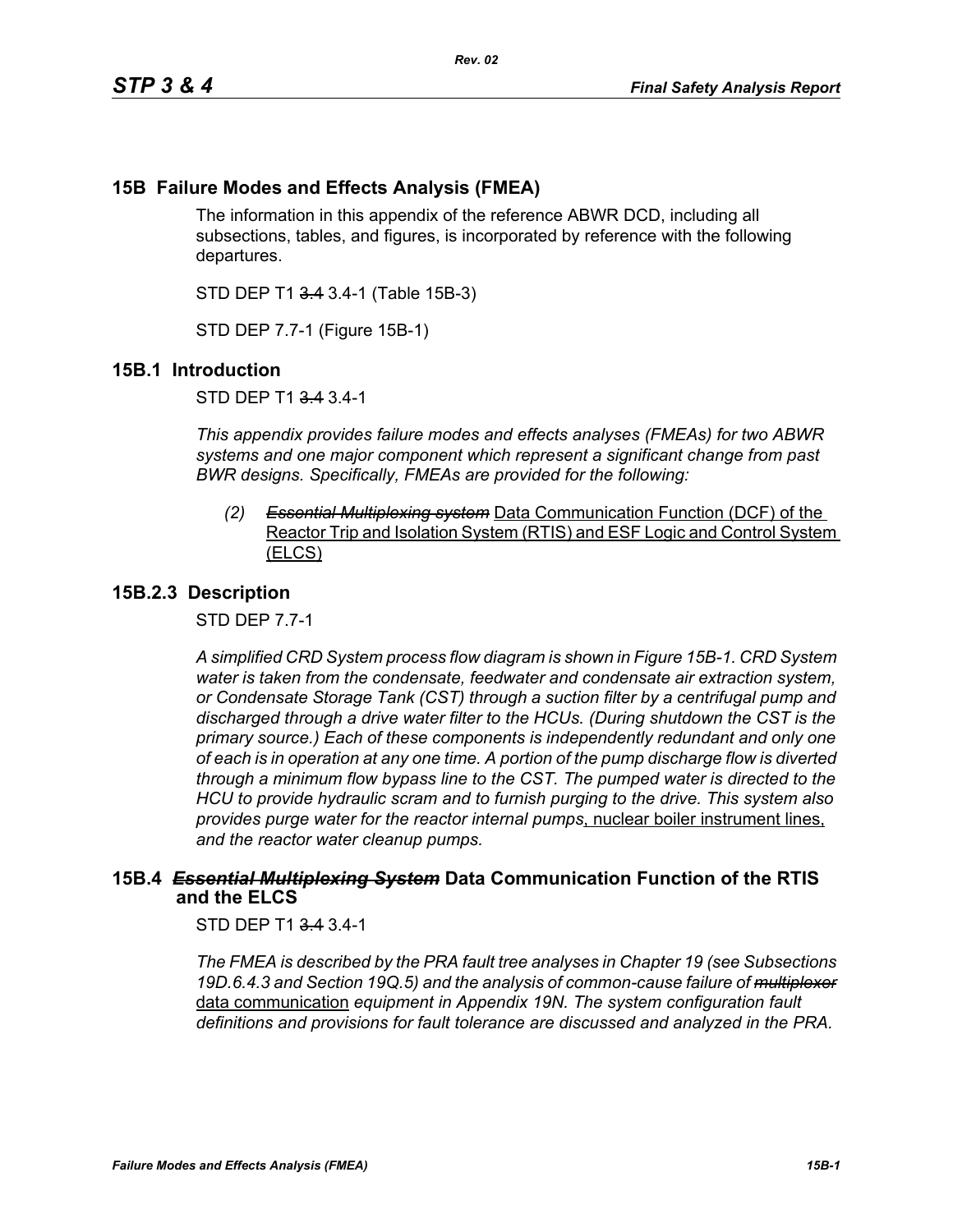| Condition, format<br>Loss of signal or<br>Loss of electrical<br>Loss of sensor/<br>Self-test feature and<br>Immediate detection<br>Remote <i>mux unit</i> -<br>false signal<br>control signal or<br>(RMU) Digital<br>and transmit<br>power, solid state<br>device annunciation<br>of loss of signal,<br><b>Logic Controller</b><br>device failure, loose<br>sensor and<br>false signal rejected<br>in control room<br>system test for false<br>(RDLC)<br>control signals<br>connection, broken<br>signal<br>wire<br>Control room mux-<br>Condition, format<br>Loss of electrical<br>Loss of sensor/<br>Self-test feature and<br>Immediate detection |
|-----------------------------------------------------------------------------------------------------------------------------------------------------------------------------------------------------------------------------------------------------------------------------------------------------------------------------------------------------------------------------------------------------------------------------------------------------------------------------------------------------------------------------------------------------------------------------------------------------------------------------------------------------|
|                                                                                                                                                                                                                                                                                                                                                                                                                                                                                                                                                                                                                                                     |
| Loss of signal or<br>and transmit<br>false signal<br>control signal or<br>unit (CMU) Digital<br>power, solid state<br>device annunciation<br>of loss of signal,<br>device failure, loose<br>false signal rejected<br><b>Logic Controller</b><br>sensor and<br>in control room<br>system test for false<br>(DLC)<br>control signals<br>connection, broken<br>signal<br>wire                                                                                                                                                                                                                                                                          |

*15B-2*